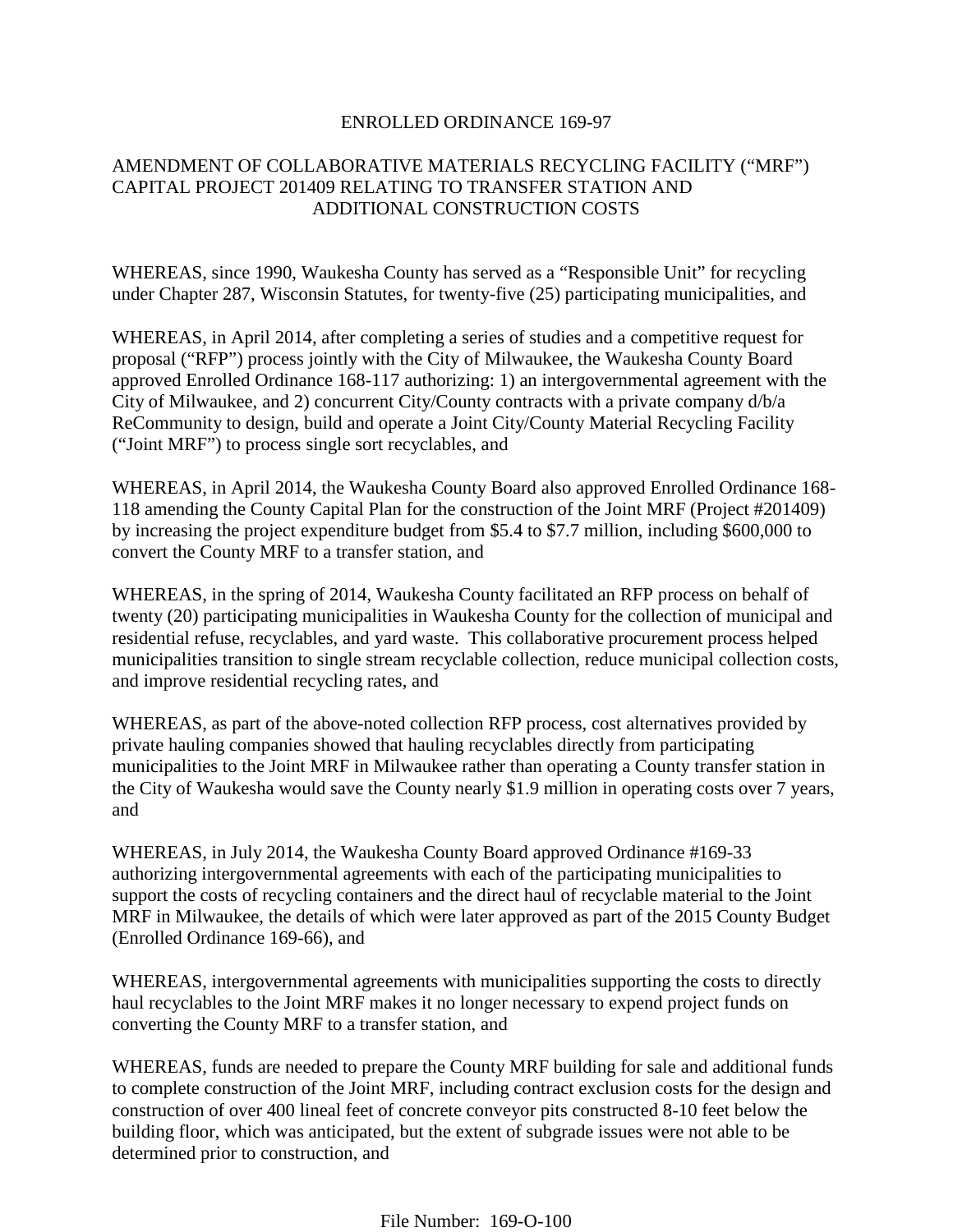WHEREAS, the Waukesha County portion of this project is entirely funded by MRF fund balance accumulated from previous year recycling material processing and sale profits.

THE COUNTY BOARD OF SUPERVISORS OF THE COUNTY OF WAUKESHA ORDAINS that the 2015 budget for Capital Project 201409 be amended by changing the intended use of \$600,000 originally designated for the conversion of the County MRF to a transfer station to instead be used as follows: \$250,000 for additional Joint MRF construction for subgrade exclusions and engineering, \$100,000 to prepare the current County MRF for future sale, and \$250,000 for additional contingency funds, as may be needed to complete the construction of the Joint MRF in accordance with the executed Intergovernmental Agreement with the City of Milwaukee.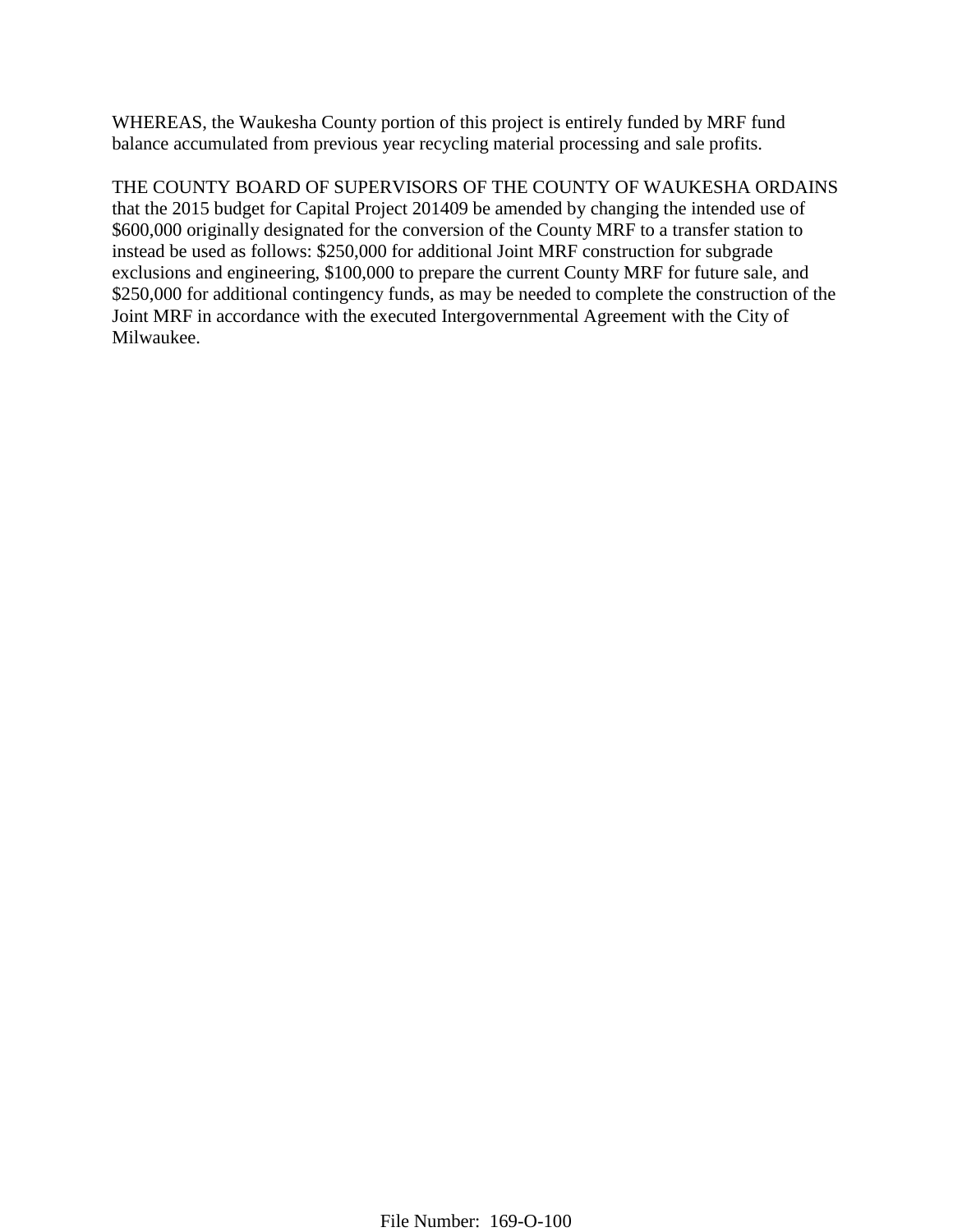## FISCAL NOTE

## AMENDMENT OF COLLABORATIVE MATERIALS RECYCLING FACILITY ("MRF") CAPITAL PROJECT 201409 RELATING TO TRANSFER STATION AND ADDITIONAL CONSTRUCTION COSTS

This ordinance authorizes a change in scope for Capital Project 201409 Collaborative Materials Recycling Facility (MRF) to eliminate the conversion of the existing Waukesha County MRF facility to a transfer station at a budgeted project cost of \$600,000. Enrolled ordinance 169-34 approved the compensation of municipalities for the cost of hauling recyclable materials directly to the joint MRF facility in Milwaukee eliminating the need to operate a transfer station, saving annual operating costs. The project scope will also be modified to prepare the current County MRF for sale at an estimated cost of \$100,000. Any future sale of this County property will be subject to County Board approval.

The ordinance further modifies the use of the remaining \$500,000 project appropriation within the total project budget of \$7.7 million for a single stream recyclable joint facility with the City of Milwaukee as follows:

- \$250,000 for design and construction of subgrade concrete conveyor pits. These construction costs were anticipated, but the extent of subgrade issues were not able to be determined prior to construction.
- \$250,000 to be designated as additional project contingency. PLU management anticipate that the joint MRF will soon be operational (beginning in March 2015), but contractor billing often lags and there can be uncertainty over the resolution of final project costs with contractors.

This capital project is funded entirely by MRF Fund Balance accumulated from previous years' recycling material processing and sales profits. Any unspent capital project dollars will lapse back to MRF Fund Balance.

No additional direct tax levy impact is anticipated in this ordinance.

Linda Withouski \_\_\_\_\_\_\_\_\_\_\_\_\_\_\_\_\_\_\_\_\_\_\_\_\_\_\_\_\_\_\_\_\_\_\_\_\_\_\_\_\_\_\_\_\_\_\_\_\_\_\_\_\_\_\_\_\_\_\_\_\_\_\_\_\_\_\_\_\_\_\_\_\_\_\_\_\_\_\_\_\_\_\_\_\_\_\_\_

Linda G. Witkowski Budget Manager 3/3/2015 WD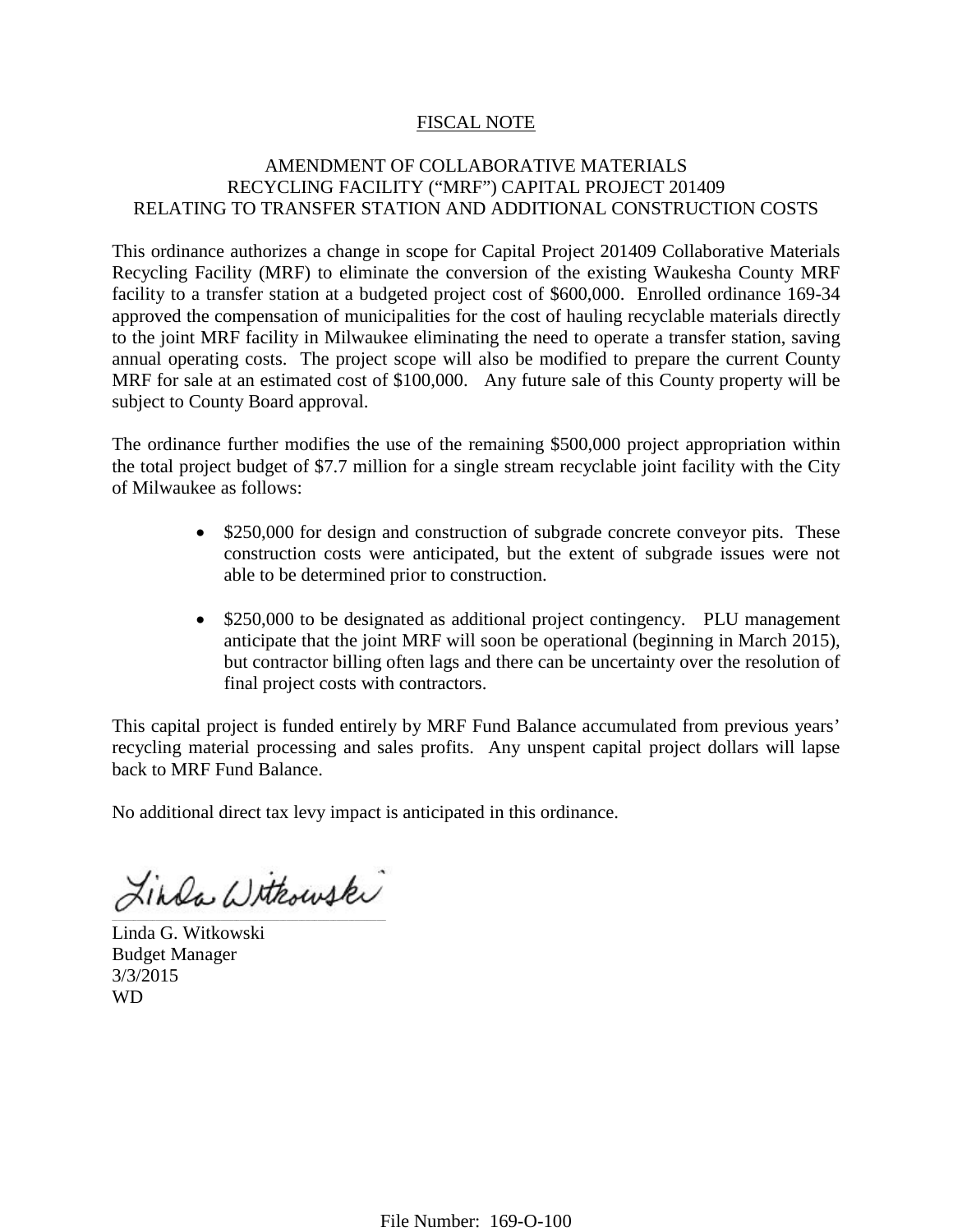## AMENDMENT OF COLLABORATIVE MATERIALS RECYCLING FACILITY ("MRF") CAPITAL PROJECT 201409 RELATING TO TRANSFER STATION AND ADDITIONAL CONSTRUCTION COSTS

Approved by: Presented by: Approved by: Land Use, Parks, **Executive Committee** and Environment Committee **Finance Committee** James C. Dennih aske James A. Heinrich, Chair Paul L. Decker, Chair olb. Chail Pawline T. Jashe James A. Heinrich Eric Highum J**í**m Batzko **Richard Morris** Pauline T. Jaske Jénnifer Grant David W. Swan Larry Nelson Eric Highum Duane E. Paulson Peter M. Wolff **Steve Whittow** Gilbert W. Yerk William Mitchell Thomas J. Schellinger David D. Zimmermann William J. Zaborowski The foregoing legislation adopted by the County Board of Supervisors of Waukesha County, Wisconsin, was presented to the County Executive on:

Kathleen Novack, County Clerk

The foregoing legislation adopted by the County Board of Supervisors of Waukesha County, Wisconsin, is hereby:

| Approved: |  |  |  |  |
|-----------|--|--|--|--|
| Vetoed:   |  |  |  |  |

Date:

Date:

Daniel P. Vrakas, County Executive

 $169 - 0 - 100$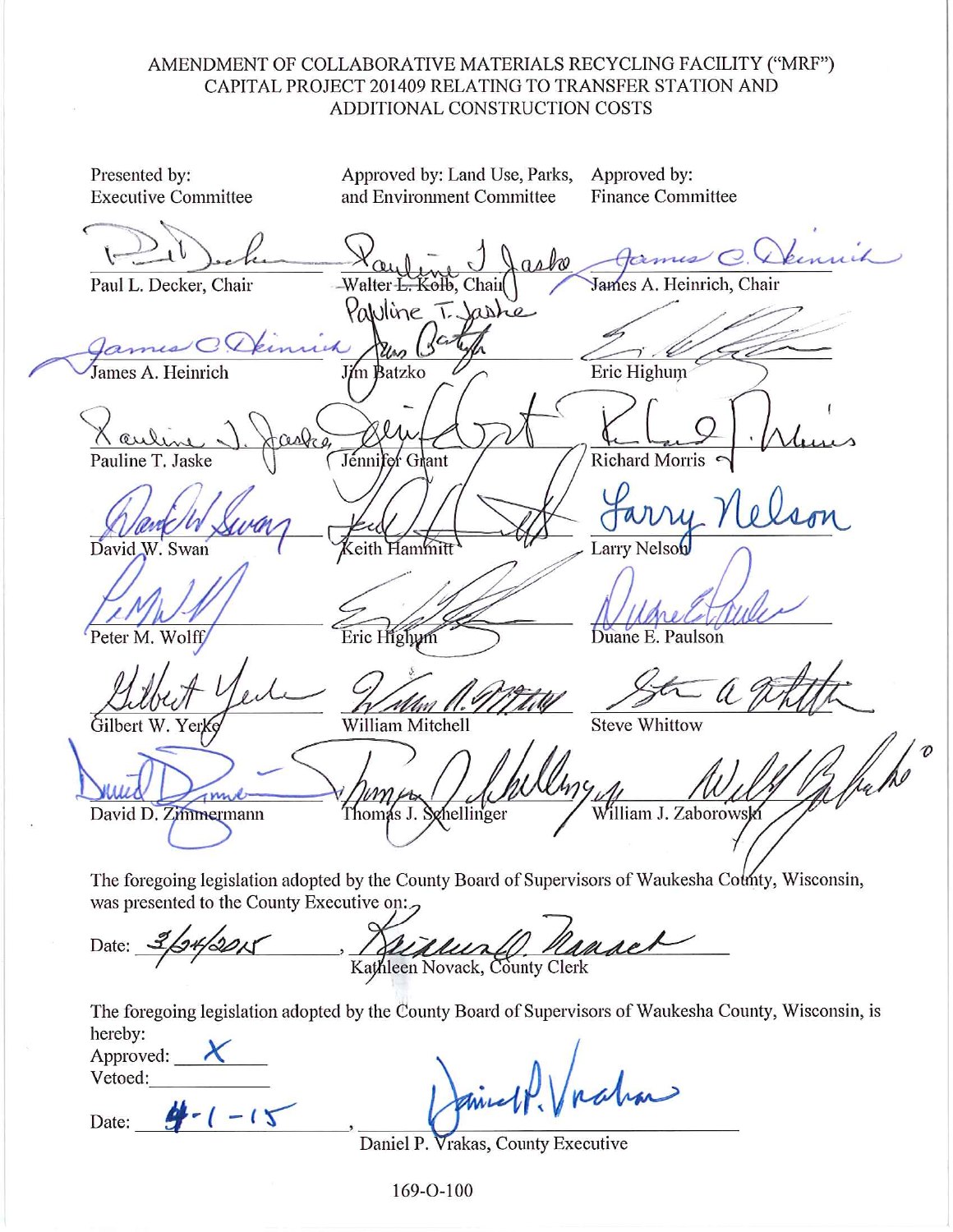| 201409<br>Project#              |                           | <b>Project Title:</b> | <b>Collaborative Materials Recycling Facility</b> |              |                                      |                     |
|---------------------------------|---------------------------|-----------------------|---------------------------------------------------|--------------|--------------------------------------|---------------------|
| Parks & Land Use<br>Department: |                           | Manager:              | Dale Shaver, Parks & Land Use Director            |              |                                      |                     |
| Phase:<br>One-Year Project      |                           |                       |                                                   |              |                                      |                     |
|                                 | <b>Budget Action:</b>     | C-Scope               | Date:                                             |              | March 2, 2015                        |                     |
|                                 |                           |                       | <b>CAPITAL BUDGET SUMMARY</b>                     |              |                                      |                     |
|                                 | Year                      |                       | 2014                                              |              |                                      | <b>Total</b>        |
|                                 | Program Project           |                       | Construction                                      |              |                                      | Project             |
|                                 | Expenditure Budget        |                       | \$7,710,000                                       |              |                                      | \$7,710,000         |
|                                 | Revenue Budget            |                       | \$7,710,000                                       |              |                                      | <u>\$7,710,000 </u> |
|                                 | Net County Cost           |                       | \$0                                               |              |                                      | \$0                 |
|                                 | <b>COST DOCUMENTATION</b> |                       |                                                   | Cost         | Revenue                              |                     |
|                                 | Waukesha County           |                       |                                                   |              | \$7,160,000 Materials Recycling Fund | \$7,710,000         |
|                                 | City of Milwaukee         |                       |                                                   |              | \$12,413,000 City of Milwaukee       | \$12,413,000        |
|                                 | Contingency               |                       |                                                   | \$550,000    |                                      |                     |
|                                 | <b>Total Project Cost</b> |                       |                                                   | \$20 123,000 |                                      |                     |
|                                 | <b>EXPENDITURE BUDGET</b> |                       |                                                   |              | \$7,710,000 REVENUE BUDGET           | \$7,710,000]        |

### **Project Scope & Description**

This project, through an intergovernmental agreement with the City of Milwaukee, installs new single stream recyclable processing equipment to the existing Milwaukee Material Recovery Facility (MRF) in the Menomonee Valley for the private processing and marketing of recyclable material. A "single stream" recycling system is when all paper, bottles, and cans are mixed together in a single container for collection and processing. The current Waukesha County-owned MRF is 22 years old, processes "dual stream" recyclables, and is not adequate to process single stream recyclable material. A "dual stream" recycling system is when paper is collected and processed separate from bottles and cans. The trend in picking up and hauling residential recyclable material is shifting to single stream since the material can be picked up with automated devices on trucks, eliminating the risk and cost of manual pick up. Since 2007, the Department of Parks and Land Use has initiated a series of studies to analyze the conversion of processing dualstream recyclables to single-stream. These studies consisted of a thorough technical, operational and fiscal analysis of the process of collection, transportation and processing recyclables under a series of alternatives. The studies indicate that through collaboration with other governmental units, a significant increase in the tonnage of recyclables processed produces the best return on investment. Specifically a partnership with the City of Milwaukee would double the tonnage of recyclables processed. Initial Capital Project cost for the Recycling Facility and Transfer Facility equipment and setup were estimated through the studies conducted in years 2007 and 2012.

In the fall of 2013, a Request for Proposals (RFP) was conducted seeking proposals to privately process single stream recyclables at a joint facility between Waukesha County and the City of Milwaukee or at other private facilities. As part of the Request for Proposals process, vendors submitted detailed proposals to acquire and install equipment necessary to process single stream recyclables and setup the Waukesha County Transfer Station. The awarded proposal included the option of also privately processing additional third party recyclable tonnage, which helps lower the vendor's per-ton processing fee to the County. As a result of the processing of additional tonnage, the cost for equipment, engineering and installation associated with increasing the designed tonnage was higher than projected in the original studies. Specifically, increased costs include equipment adjustments needed to increase material processing from 25 tons/hour to 35 tons/hour as well as other updated equipment specifications submitted through the RFP. In April 2014, the Waukesha County Board approved Ordinance 168-118, which increased the approved budget for this project \$2.3 million. from \$5.4 to \$7.7 million, including \$600,000 to convert the County MRF to a transfer station. However, due to high operating costs of the transfer station. PLU staff continued to investigate alternatives.

In spring of 2014, Waukesha County facilitated an RFP process on behalf of twenty (20) participating municipalities in Waukesha County for the collection of municipal and residential refuse, recyclables, and vard waste. As part of this process, cost alternatives provided by private hauling companies showed that hauling recyclables directly from the municipalities to the Joint MRF in Milwaukee rather than operating a County transfer station in the City of Waukesha would save the County nearly \$1.9 million in operating costs over 7 years. This led to the County Board authorizing intergovernmental agreements in July 2014 to compensate municipalities for direct haul costs in their hauling contracts. As a result, the \$600,000 in capital funds originally designated to convert the County MRF to a transfer station are no longer needed. However, funds are needed to prepare the County MRF building for sale and additional funds to complete construction of the Joint MRF, including contract exclusion costs for the design and construction of over 400 lineal feet of concrete conveyor pits constructed 8-10 feet below the building floor, which was anticipated, but the extent of subgrade issues were not able to be determined prior to construction.

The Waukesha County portion of this project is entirely funded by fund balance accumulated from previous year recycling material processing and sale profits, with no County tax levy. The 2015 budget of the capital project needs to be amended by changing the intended use of the \$600,000 originally designated for the conversion of the County MRF to a transfer station to instead be used as follows: \$250,000 for additional Joint MRF construction for subgrade exclusions and engineering, \$100,000 to prepare the current County MRF for future sale, and \$250,000 for additional contingency funds, as may be needed to complete the construction of the Joint MRF in accordance with the executed intergovernmental Agreement with the City of Milwaukee.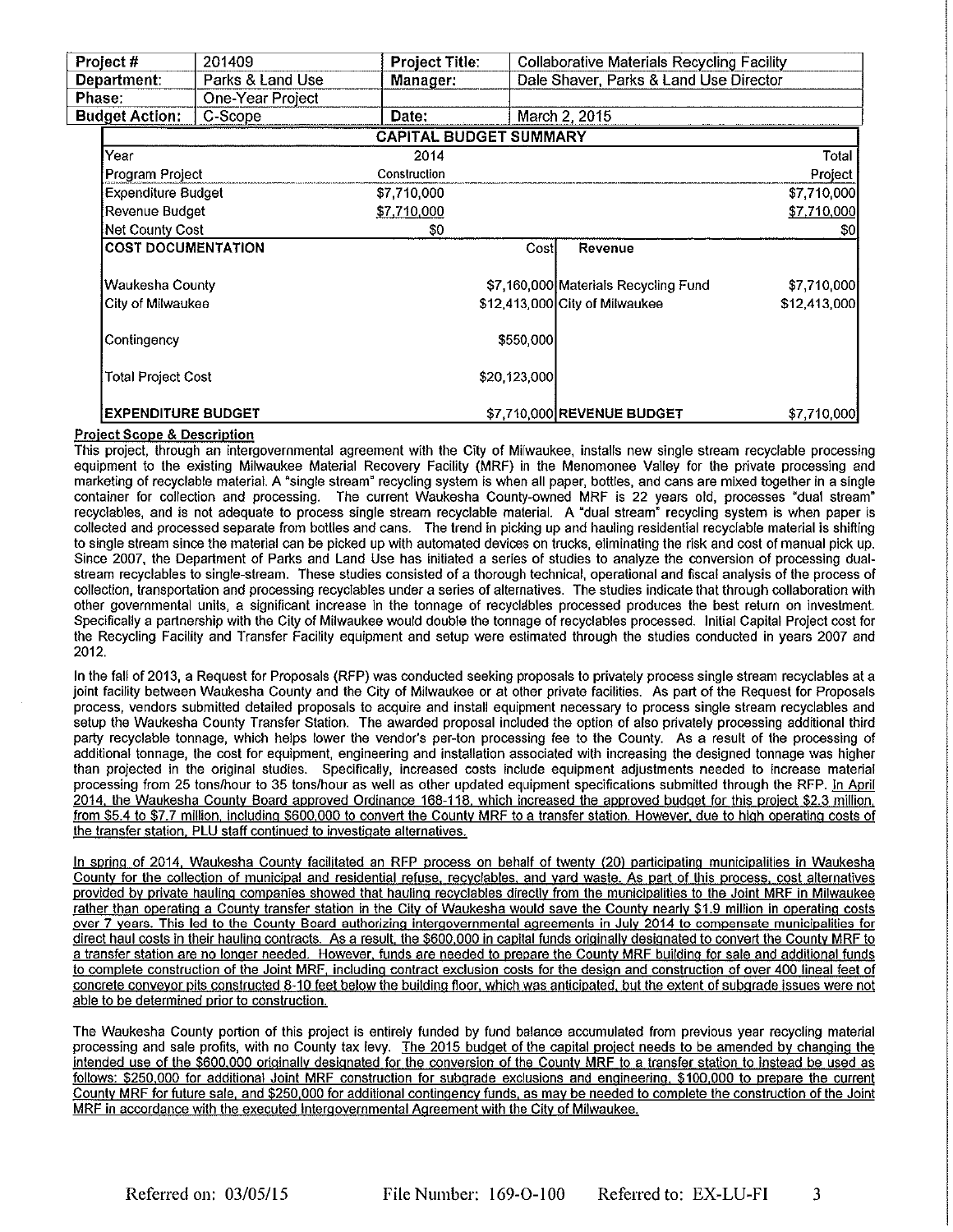| Project #             | 201409<br>.                  | Project Title: | <b>Collaborative Materials Recycling Facility</b> |
|-----------------------|------------------------------|----------------|---------------------------------------------------|
| Department:           | Parks & Land Use<br>$\cdots$ |                | Dale Shaver, Parks & Land Use Director            |
| Phase:                | One-Year Proiect             |                |                                                   |
| <b>Budget Action:</b> | ∩-Scope                      | Date:          | 2015<br>March 2.                                  |

### Location

Project includes upgrading the existing City of Milwaukee MRF (1401 W. Mt Vernon Ave, Milwaukee, WI 53233).

#### **Analysis of Need**

Past: Several studies completed since 2007. Most recent studies include a joint Milwaukee/Waukesha County study on the Joint MRF in 2012 and a direct haul study completed by Waukesha County in 2014.

Current: Current County MRF requires major upgrades & equipment replacements. Problems with plastic line, tip floor and bale storage would require MRF expansion. There is no opportunity to expand on the current Waukesha County MRF 2 acre lot. Trends: Industry trend is a switch to a single stream recycling due to improved efficiencies in collection and processing. A single

stream system mixes paper and containers together and completes the sorting process at the MRF using new sort line technologies.

#### **Alternatives**

There were three alternatives included in the 2013 MRF RFP, all of which include the private processing of single stream recyclables for both the City of Milwaukee and Waukesha County:

- A. Equip and privately operate the existing City of Milwaukee MRF building for material processing.
- B. Transfer and process materials at an existing MRF.

C. Transfer and process materials at a new MRF facility, location to be determined.

#### **Ongoing Operating Costs**

Initial startup costs: Estimated at \$20.1 million in capital costs for MRF equipment and building upgrades. Annual Operational Costs: Estimated at about \$3 million to process a total of 54,000 tons of recyclables per year. The Waukesha County portion of the processing cost for 27,000 tons is estimated at \$1.37 million. Annual costs for reimbursing participating municipalities for direct haul costs is estimated to be \$300,000 compared to \$600,000 for operating a transfer station.

Previous Action<br>In the 2013 Budget, the County Board authorized the Department of Parks and Land Use to analyze and negotiate with the City of Milwaukee and others on processing single stream recyclable material.

Approved in the 2014-2018 Capital Plan.

Amended for cost update by County Board in April 2014 (Enrolled Ordinance 168-118).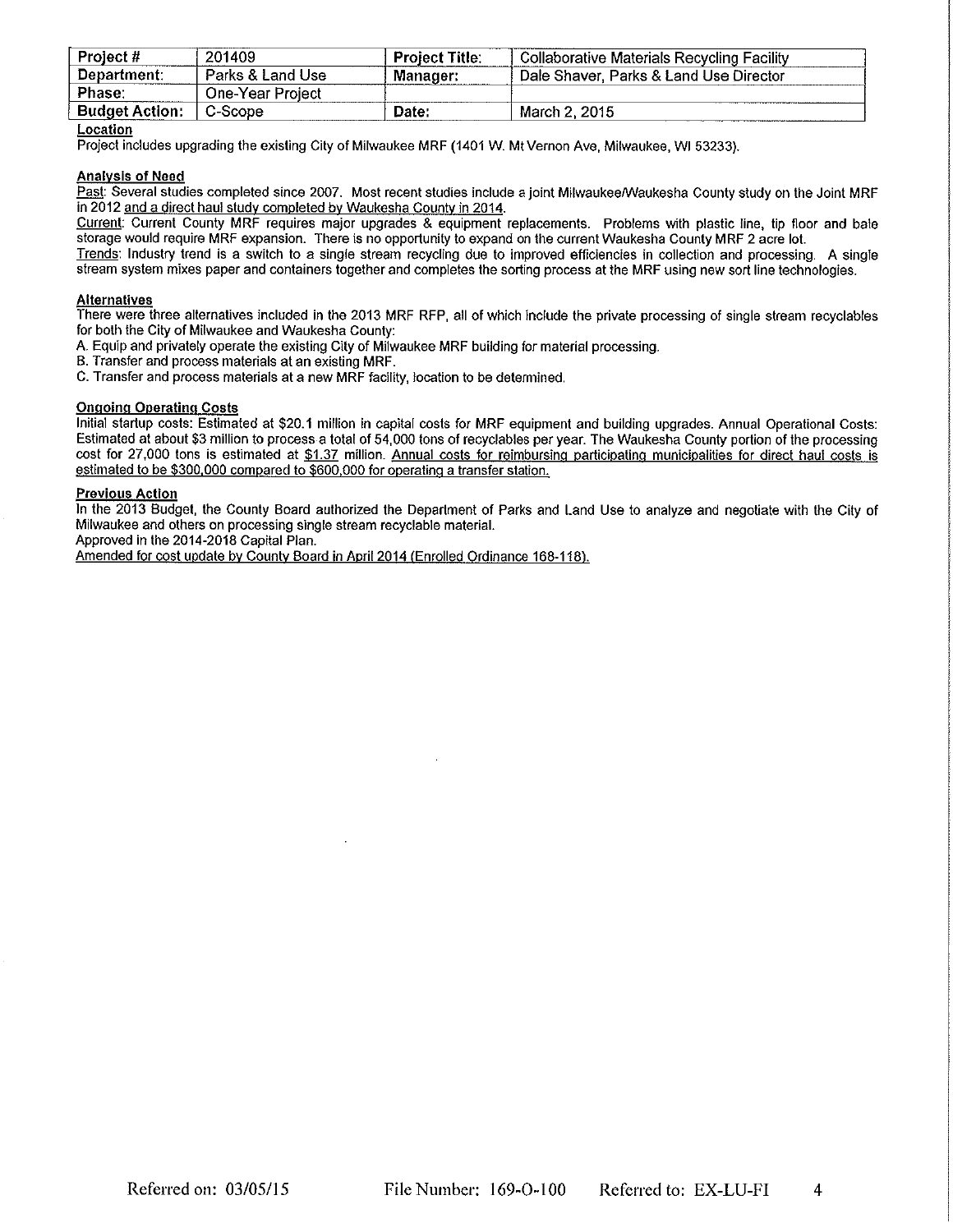## **FISCAL NOTE**

## AMENDMENT OF COLLABORATIVE MATERIALS RECYCLING FACILITY ("MRF") CAPITAL PROJECT 201409 RELATING TO TRANSFER STATION AND ADDITIONAL CONSTRUCTION COSTS

This ordinance authorizes a change in scope for Capital Project 201409 Collaborative Materials Recycling Facility (MRF) to eliminate the conversion of the existing Waukesha County MRF facility to a transfer station at a budgeted project cost of \$600,000. Enrolled ordinance 169-34 approved the compensation of municipalities for the cost of hauling recyclable materials directly to the joint MRF facility in Milwaukee eliminating the need to operate a transfer station, saving annual operating costs. The project scope will also be modified to prepare the current County MRF for sale at an estimated cost of \$100,000. Any future sale of this County property will be subject to County Board approval.

The ordinance further modifies the use of the remaining \$500,000 project appropriation within the total project budget of \$7.7 million for a single stream recyclable joint facility with the City of Milwaukee as follows:

- \$250,000 for design and construction of subgrade concrete conveyor pits. These construction costs were anticipated, but the extent of subgrade issues were not able to be determined prior to construction.
- \$250,000 to be designated as additional project contingency. PLU management anticipate that the joint MRF will soon be operational (beginning in March 2015), but contractor billing often lags and there can be uncertainty over the resolution of final project costs with contractors.

This capital project is funded entirely by MRF Fund Balance accumulated from previous years' recycling material processing and sales profits. Any unspent capital project dollars will lapse back to MRF Fund Balance.

No additional direct tax levy impact is anticipated in this ordinance.

Linda Withouski

Linda G. Witkowski **Budget Manager** 3/3/2015 **WD**